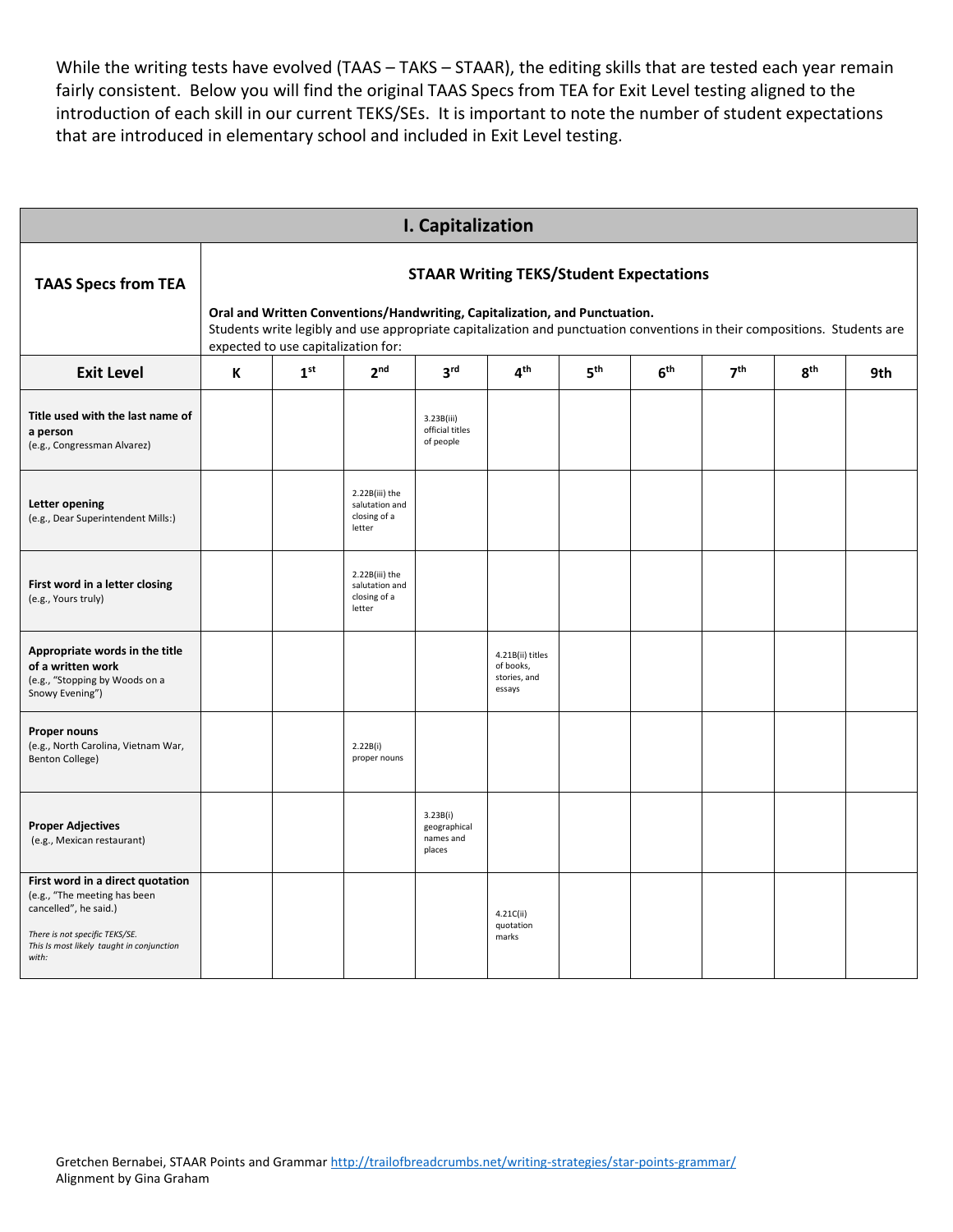|                                                                                                                      |                                                         |                                                                                                                                                                                                                                                                                                  |                 | <b>II. Punctuation</b> |                    |                           |                 |                 |                 |     |  |  |
|----------------------------------------------------------------------------------------------------------------------|---------------------------------------------------------|--------------------------------------------------------------------------------------------------------------------------------------------------------------------------------------------------------------------------------------------------------------------------------------------------|-----------------|------------------------|--------------------|---------------------------|-----------------|-----------------|-----------------|-----|--|--|
|                                                                                                                      |                                                         |                                                                                                                                                                                                                                                                                                  |                 |                        | A. End punctuation |                           |                 |                 |                 |     |  |  |
| <b>TAAS Specs from TEA</b>                                                                                           |                                                         | <b>STAAR Writing TEKS/Student Expectations</b><br>Oral and Written Conventions/Handwriting, Capitalization, and Punctuation.<br>Students write legibly and use appropriate capitalization and punctuation conventions in their compositions. Students are<br>expected to use capitalization for: |                 |                        |                    |                           |                 |                 |                 |     |  |  |
|                                                                                                                      |                                                         |                                                                                                                                                                                                                                                                                                  |                 |                        |                    |                           |                 |                 |                 |     |  |  |
| <b>Exit Level</b>                                                                                                    | К                                                       | 1 <sup>st</sup>                                                                                                                                                                                                                                                                                  | 2 <sub>nd</sub> | 3 <sup>rd</sup>        | 4 <sup>th</sup>    | 5 <sup>th</sup>           | 6 <sup>th</sup> | 7 <sup>th</sup> | 8 <sup>th</sup> | 9th |  |  |
| Period at the end of a declarative<br>sentence<br>(e.g., The Earth revolves around the<br>sun.)                      | K.17C use<br>punctuation<br>at the end of<br>a sentence | 1.21C<br>recognize and<br>use<br>punctuation<br>marks at the<br>end of<br>declarative,<br>exclamatory<br>and<br>interrogative<br>sentences                                                                                                                                                       |                 |                        |                    |                           |                 |                 |                 |     |  |  |
| Period at the end of an<br>imperative sentence<br>(e.g., Please open the window.)                                    | K.17C use<br>punctuation<br>at the end of<br>a sentence | 1.21C<br>recognize and<br>use<br>punctuation<br>marks at the<br>end of<br>declarative,<br>exclamatory<br>and<br>interrogative<br>sentences                                                                                                                                                       |                 |                        |                    |                           |                 |                 |                 |     |  |  |
| Period at the end of an<br>abbreviation<br>(e.g., U.S. for United States)                                            |                                                         |                                                                                                                                                                                                                                                                                                  |                 |                        |                    | 5.21A(i)<br>abbreviations |                 |                 |                 |     |  |  |
| Question mark at the end of a<br>direct question<br>(e.g., Did you know that mountain<br>climbing can be dangerous?) | K.17C use<br>punctuation<br>at the end of<br>a sentence | 1.21C<br>recognize and<br>use<br>punctuation<br>marks at the<br>end of<br>declarative,<br>exclamatory<br>and<br>interrogative<br>sentences                                                                                                                                                       |                 |                        |                    |                           |                 |                 |                 |     |  |  |
| <b>Exclamation mark at the end of</b><br>an exclamatory sentence<br>(e.g., How beautiful the sunset is!)             | K.17C use<br>punctuation<br>at the end of<br>a sentence | 1.21C<br>recognize and<br>use<br>punctuation<br>marks at the<br>end of<br>declarative,<br>exclamatory<br>and<br>interrogative<br>sentences                                                                                                                                                       |                 |                        |                    |                           |                 |                 |                 |     |  |  |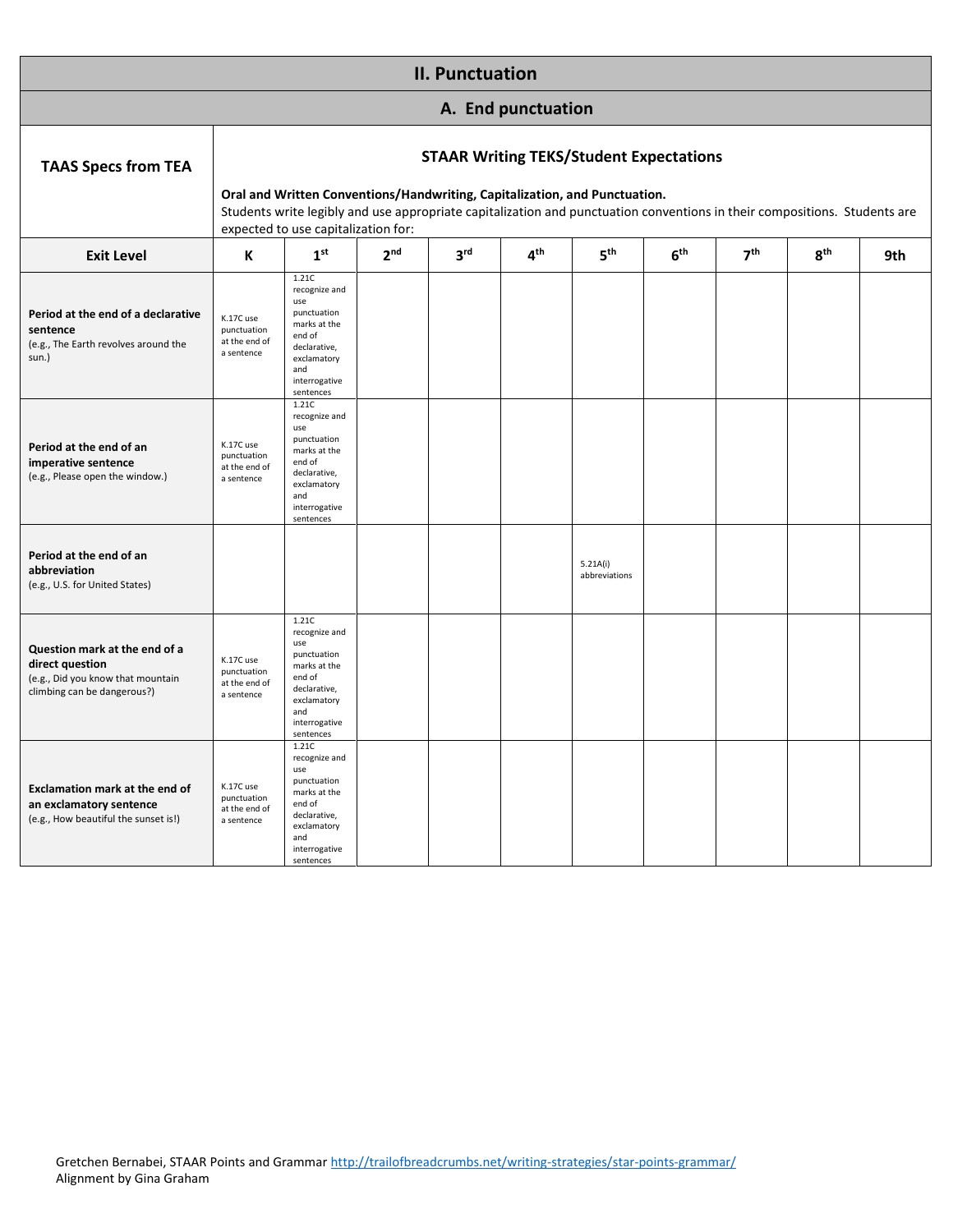|                                                                                                                                                                                                                 |   |                                                                                                                                                                                                                                                                                                  |                 | <b>II. Punctuation</b>                          |                                                                         |                                                                         |                                                                         |                                                                                                                           |                 |                                                                                                                |  |
|-----------------------------------------------------------------------------------------------------------------------------------------------------------------------------------------------------------------|---|--------------------------------------------------------------------------------------------------------------------------------------------------------------------------------------------------------------------------------------------------------------------------------------------------|-----------------|-------------------------------------------------|-------------------------------------------------------------------------|-------------------------------------------------------------------------|-------------------------------------------------------------------------|---------------------------------------------------------------------------------------------------------------------------|-----------------|----------------------------------------------------------------------------------------------------------------|--|
|                                                                                                                                                                                                                 |   |                                                                                                                                                                                                                                                                                                  |                 | <b>B.</b> Commas                                |                                                                         |                                                                         |                                                                         |                                                                                                                           |                 |                                                                                                                |  |
| <b>TAAS Specs from TEA</b>                                                                                                                                                                                      |   | <b>STAAR Writing TEKS/Student Expectations</b><br>Oral and Written Conventions/Handwriting, Capitalization, and Punctuation.<br>Students write legibly and use appropriate capitalization and punctuation conventions in their compositions. Students are<br>expected to use capitalization for: |                 |                                                 |                                                                         |                                                                         |                                                                         |                                                                                                                           |                 |                                                                                                                |  |
| <b>Exit Level</b>                                                                                                                                                                                               | К | 1 <sup>st</sup>                                                                                                                                                                                                                                                                                  | 2 <sub>nd</sub> | 3 <sup>rd</sup>                                 | 4 <sup>th</sup>                                                         | 5 <sup>th</sup>                                                         | 6 <sup>th</sup>                                                         | 7 <sup>th</sup>                                                                                                           | 8 <sup>th</sup> | 9th                                                                                                            |  |
| In a series or words, phrases, or<br>clauses<br>(e.g., I looked for my book on the desk,<br>under the bed, and in the closet.)<br><b>Between independent clauses</b><br>joined by a coordinating<br>conjunction |   |                                                                                                                                                                                                                                                                                                  |                 | 3.23C(ii)<br>commas in a<br>series and<br>dates | 4.21C(1)<br>commas in<br>compound<br>sentences<br>4.21C(1)<br>commas in | 5.21B(1)<br>commas in<br>compound<br>sentences<br>5.21B(1)<br>commas in | 6.20B(1)<br>commas in<br>compound<br>sentences<br>6.20B(1)<br>commas in | 7.20B(i)<br>commas after<br>introductory<br>words,<br>phrases, and<br>clauses<br>7.20B(i)<br>commas after<br>introductory |                 |                                                                                                                |  |
| (e.g., Austin is the capital of Texas, and<br>Sacramento is the capital of California.)                                                                                                                         |   |                                                                                                                                                                                                                                                                                                  |                 | 3.23C(ii)                                       | compound<br>sentences<br>4.21C(1)                                       | compound<br>sentences<br>5.21B(1)                                       | compound<br>sentences<br>6.20B(1)                                       | words,<br>phrases, and<br>clauses<br>7.20B(i)<br>commas after                                                             |                 |                                                                                                                |  |
| To separate coordinate adjectives<br>(e.g., It was a dark, cold December<br>day.)                                                                                                                               |   |                                                                                                                                                                                                                                                                                                  |                 | commas in a<br>series and<br>dates              | commas in<br>compound<br>sentences                                      | commas in<br>compound<br>sentences                                      | commas in<br>compound<br>sentences                                      | introductory<br>words,<br>phrases, and<br>clauses                                                                         |                 |                                                                                                                |  |
| To set off nonessential clauses<br>and phrases<br>(e.g., Armando Lopez, who is my<br>neighbor, has been elected mayor of<br>the city.)                                                                          |   |                                                                                                                                                                                                                                                                                                  |                 |                                                 |                                                                         |                                                                         |                                                                         | 7.20B(i)<br>commas after<br>introductory<br>words,<br>phrases, and<br>clauses                                             |                 |                                                                                                                |  |
| To set off nonrestrictive<br>appositives and parenthetical<br>expressions<br>(e.g., This year we will read a novel by<br>Ernest Hemingway, a famous American<br>writer.)                                        |   |                                                                                                                                                                                                                                                                                                  |                 |                                                 |                                                                         |                                                                         |                                                                         |                                                                                                                           |                 | 9.18B(ii)<br>comma<br>placement in<br>nonrestrictive<br>phrases,<br>clauses, and<br>contrasting<br>expressions |  |
| After the opening of a friendly<br>letter<br>(e.g., Dear Andrea,)                                                                                                                                               |   | 1.19B write<br>short letter<br>that put ideas<br>in a<br>chronological<br>or logical<br>sequence and<br>use<br>appropriate<br>conventions<br>(e.g., date,<br>salutation,<br>closing)                                                                                                             |                 |                                                 |                                                                         |                                                                         |                                                                         |                                                                                                                           |                 |                                                                                                                |  |
| After the closing of a letter<br>(e.g., Sincerely yours,)                                                                                                                                                       |   | 1.19B write<br>short letters<br>that put ideas<br>in a<br>chronological<br>or logical<br>sequence and<br>use<br>appropriate<br>conventions<br>(e.g., date,<br>salutation,<br>closing)                                                                                                            |                 |                                                 |                                                                         |                                                                         |                                                                         |                                                                                                                           |                 |                                                                                                                |  |
| Between the day and year in a<br>date<br>(e.g., February 14, 1939)                                                                                                                                              |   |                                                                                                                                                                                                                                                                                                  |                 | 3.23C(ii)<br>commas in a<br>series and<br>dates |                                                                         |                                                                         |                                                                         |                                                                                                                           |                 |                                                                                                                |  |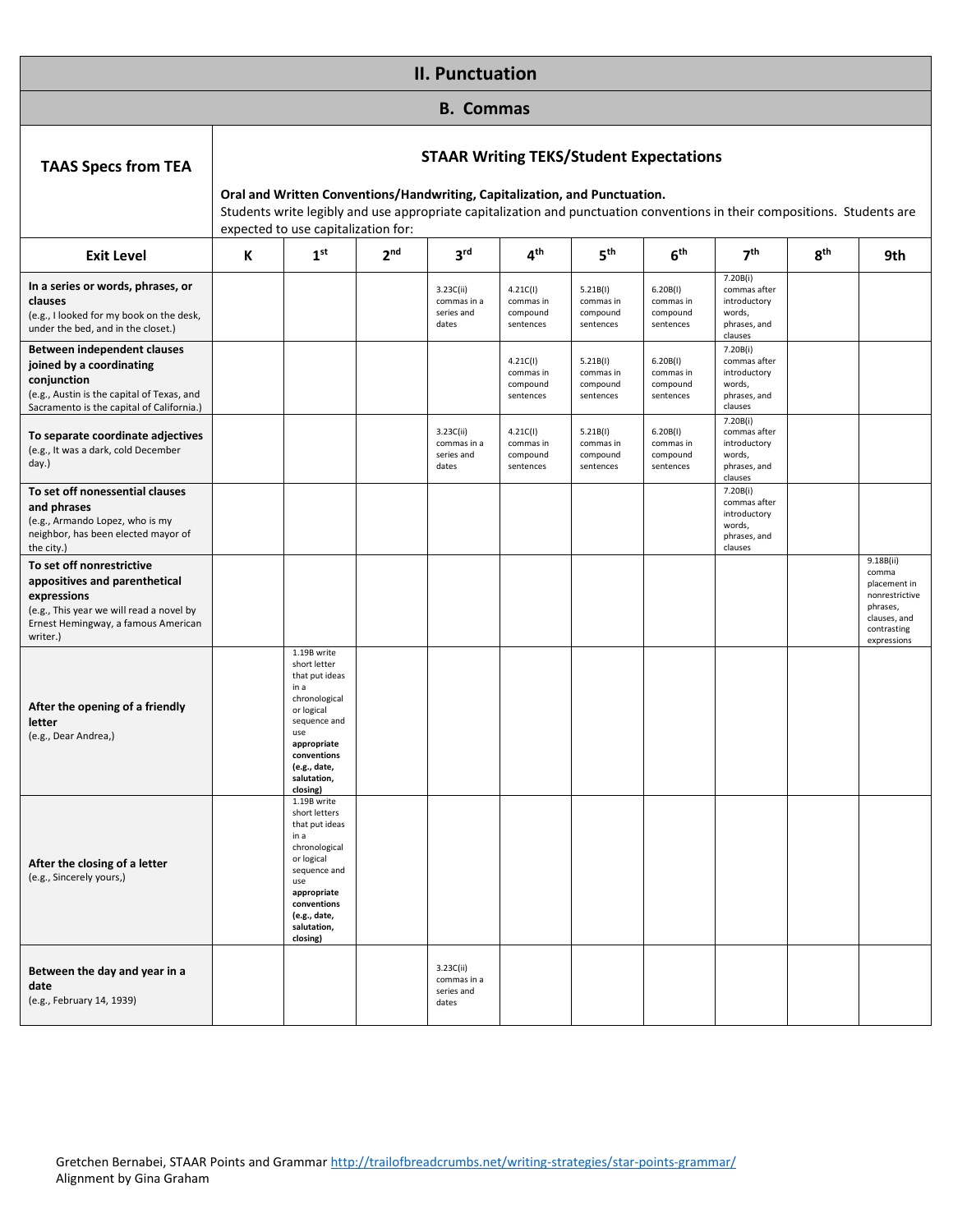|                                                                                                                                          |   |                                                        |                 | <b>II. Punctuation</b>                                                                                                                                                                                                                                    |                          |                                                                     |                 |                                                                              |                 |     |
|------------------------------------------------------------------------------------------------------------------------------------------|---|--------------------------------------------------------|-----------------|-----------------------------------------------------------------------------------------------------------------------------------------------------------------------------------------------------------------------------------------------------------|--------------------------|---------------------------------------------------------------------|-----------------|------------------------------------------------------------------------------|-----------------|-----|
|                                                                                                                                          |   |                                                        |                 |                                                                                                                                                                                                                                                           | <b>B. Commas (cont.)</b> |                                                                     |                 |                                                                              |                 |     |
| <b>TAAS Specs from TEA</b>                                                                                                               |   |                                                        |                 | <b>STAAR Writing TEKS/Student Expectations</b><br>Oral and Written Conventions/Handwriting, Capitalization, and Punctuation.<br>Students write legibly and use appropriate capitalization and punctuation conventions in their compositions. Students are |                          |                                                                     |                 |                                                                              |                 |     |
| <b>Exit Level</b>                                                                                                                        | К | expected to use capitalization for:<br>1 <sup>st</sup> | 2 <sub>nd</sub> | 3 <sup>rd</sup>                                                                                                                                                                                                                                           | 4 <sup>th</sup>          | 5 <sup>th</sup>                                                     | 6 <sup>th</sup> | 7 <sup>th</sup>                                                              | 8 <sup>th</sup> | 9th |
| Between city and state<br>(e.g., Chicago, Illinois)<br>There is not specific TEKS/SE.<br>This Is most likely taught in conjunction with: |   |                                                        |                 | 3.23B(i)use<br>capitalization<br>for:<br>geographical<br>names and<br>places                                                                                                                                                                              |                          |                                                                     |                 |                                                                              |                 |     |
| Before a direct quotation<br>(e.g., The referee asked, "Are both<br>teams ready to play?")                                               |   |                                                        |                 |                                                                                                                                                                                                                                                           |                          | 5.21B(ii)<br>proper<br>punctuation<br>and spacing<br>for quotations |                 |                                                                              |                 |     |
| To set off a name in direct<br>address<br>(e.g., I am sure, Mr. Sanders, that I will<br>finish this history assignment on time.)         |   |                                                        |                 |                                                                                                                                                                                                                                                           |                          |                                                                     |                 | 7.20B(i)<br>commas after<br>introductory<br>words,<br>phrases and<br>clauses |                 |     |
| After an introductory word<br>(e.g., Yes, I agree with that opinion.)                                                                    |   |                                                        |                 |                                                                                                                                                                                                                                                           |                          |                                                                     |                 | 7.20B(i)<br>commas after<br>introductory<br>words,<br>phrases and<br>clauses |                 |     |
| After a series of introductory<br>prepositional phrases<br>(e.g., In the middle of the afternoon, it<br>began to rain.)                  |   |                                                        |                 |                                                                                                                                                                                                                                                           |                          |                                                                     |                 | 7.20B(i)<br>commas after<br>introductory<br>words,<br>phrases and<br>clauses |                 |     |
| After an introductory participial<br>phrase<br>(e.g., Traveling by airplane, we<br>reached New York in four hours.)                      |   |                                                        |                 |                                                                                                                                                                                                                                                           |                          |                                                                     |                 | 7.20B(i)<br>commas after<br>introductory<br>words,<br>phrases and<br>clauses |                 |     |
| After an introductory dependent<br>clause<br>(e.g., After Joe graduates from high<br>school, he will join the Air Force.)                |   |                                                        |                 |                                                                                                                                                                                                                                                           |                          |                                                                     |                 | 7.20B(i)<br>commas after<br>introductory<br>words,<br>phrases and<br>clauses |                 |     |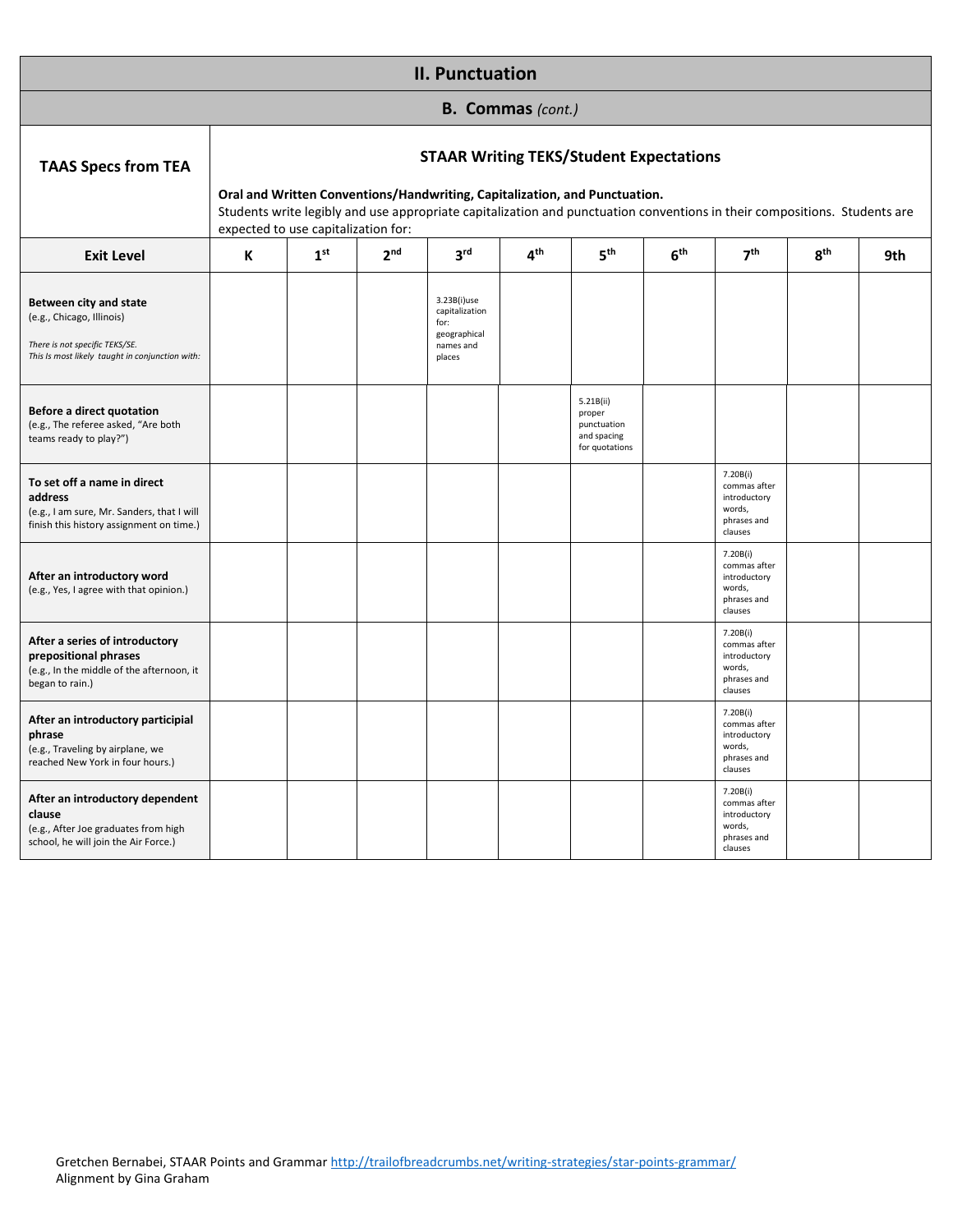| <b>II. Punctuation</b>                                                                                                                                                                  |                                     |                 |                 |                 |                                                                                                                                                                                                                                                           |                 |                 |                                                    |                 |     |  |  |  |
|-----------------------------------------------------------------------------------------------------------------------------------------------------------------------------------------|-------------------------------------|-----------------|-----------------|-----------------|-----------------------------------------------------------------------------------------------------------------------------------------------------------------------------------------------------------------------------------------------------------|-----------------|-----------------|----------------------------------------------------|-----------------|-----|--|--|--|
| C. Semicolon                                                                                                                                                                            |                                     |                 |                 |                 |                                                                                                                                                                                                                                                           |                 |                 |                                                    |                 |     |  |  |  |
| <b>TAAS Specs from TEA</b>                                                                                                                                                              | expected to use capitalization for: |                 |                 |                 | <b>STAAR Writing TEKS/Student Expectations</b><br>Oral and Written Conventions/Handwriting, Capitalization, and Punctuation.<br>Students write legibly and use appropriate capitalization and punctuation conventions in their compositions. Students are |                 |                 |                                                    |                 |     |  |  |  |
| <b>Exit Level</b>                                                                                                                                                                       | К                                   | 1 <sup>st</sup> | 2 <sup>nd</sup> | 3 <sup>rd</sup> | 4 <sup>th</sup>                                                                                                                                                                                                                                           | 5 <sup>th</sup> | 6 <sup>th</sup> | 7 <sup>th</sup>                                    | 8 <sup>th</sup> | 9th |  |  |  |
| To separate independent clauses<br>not joined by a coordinating<br>conjunction<br>(e.g., Martina works at a local store<br>every day after school; she is saving<br>money for college.) |                                     |                 |                 |                 |                                                                                                                                                                                                                                                           |                 |                 | 7.20B(ii)<br>semicolons,<br>colons, and<br>hyphens |                 |     |  |  |  |

|                                                                     |   |                                     |                                                 | <b>II. Punctuation</b>                                                     |                 |                 |                                                |                 |                                                                                                                           |     |
|---------------------------------------------------------------------|---|-------------------------------------|-------------------------------------------------|----------------------------------------------------------------------------|-----------------|-----------------|------------------------------------------------|-----------------|---------------------------------------------------------------------------------------------------------------------------|-----|
|                                                                     |   |                                     |                                                 | D. Apostrophe                                                              |                 |                 |                                                |                 |                                                                                                                           |     |
| <b>TAAS Specs from TEA</b>                                          |   | expected to use capitalization for: |                                                 | Oral and Written Conventions/Handwriting, Capitalization, and Punctuation. |                 |                 | <b>STAAR Writing TEKS/Student Expectations</b> |                 | Students write legibly and use appropriate capitalization and punctuation conventions in their compositions. Students are |     |
| <b>Exit Level</b>                                                   | К | 1 <sup>st</sup>                     | 2 <sub>nd</sub>                                 | 3 <sup>rd</sup>                                                            | 4 <sup>th</sup> | 5 <sup>th</sup> | 6 <sup>th</sup>                                | 7 <sup>th</sup> | 8 <sup>th</sup>                                                                                                           | 9th |
| In possessives<br>(e.g., Eric's homework, the students'<br>lockers) |   |                                     | 2.22C(iii)<br>apostrophes<br>and<br>possessives |                                                                            |                 |                 |                                                |                 |                                                                                                                           |     |
| In contractions<br>(e.g., you'll)                                   |   |                                     | 2.22C(ii)<br>apostrophes<br>and<br>contractions |                                                                            |                 |                 |                                                |                 |                                                                                                                           |     |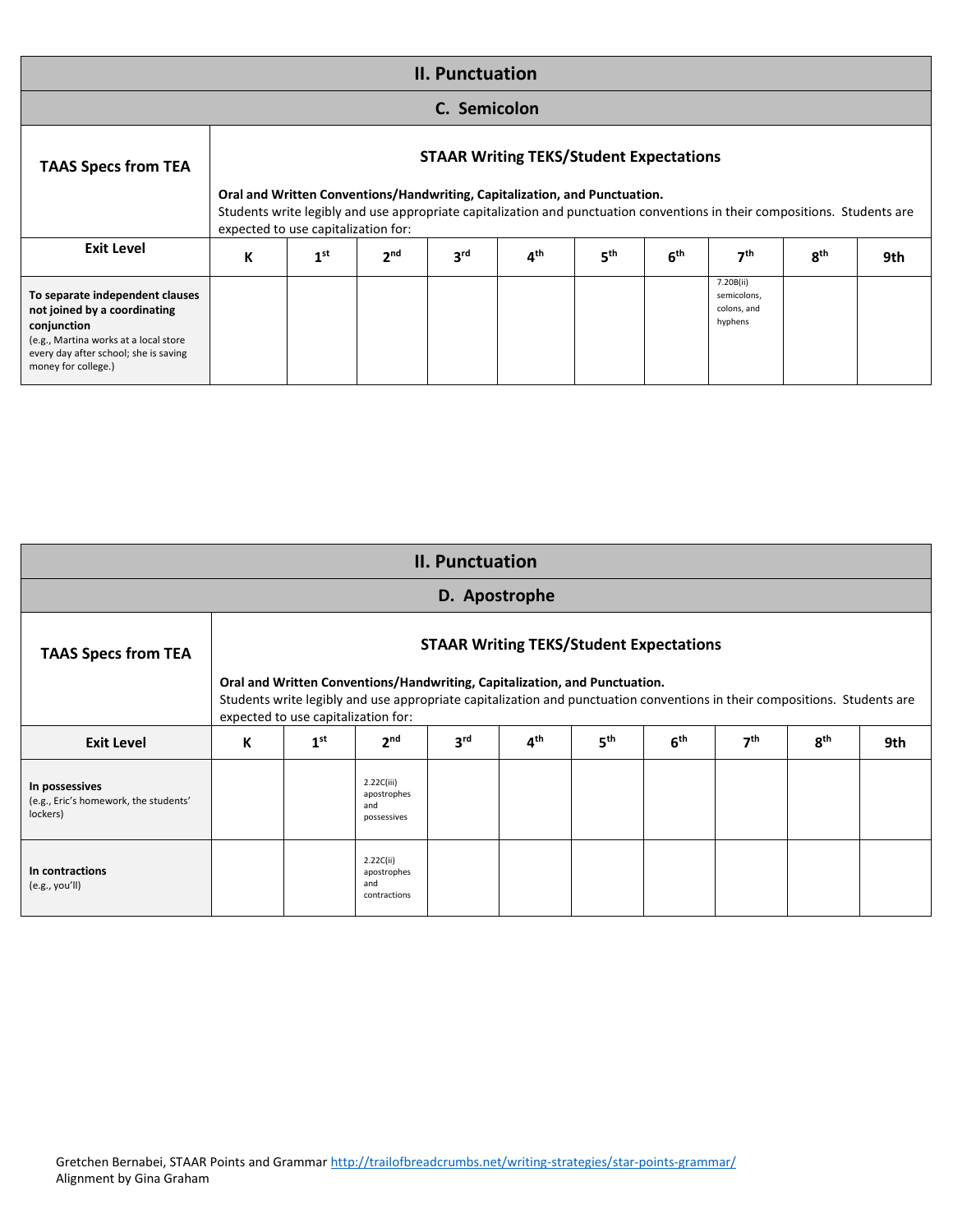|                                                                                                                 |                                     |                 |                 | <b>II. Punctuation</b>                                                                                                                                                                                                                                    |                 |                 |                 |                                                    |            |     |
|-----------------------------------------------------------------------------------------------------------------|-------------------------------------|-----------------|-----------------|-----------------------------------------------------------------------------------------------------------------------------------------------------------------------------------------------------------------------------------------------------------|-----------------|-----------------|-----------------|----------------------------------------------------|------------|-----|
|                                                                                                                 |                                     |                 |                 | E. Colon                                                                                                                                                                                                                                                  |                 |                 |                 |                                                    |            |     |
| <b>TAAS Specs from TEA</b>                                                                                      | expected to use capitalization for: |                 |                 | <b>STAAR Writing TEKS/Student Expectations</b><br>Oral and Written Conventions/Handwriting, Capitalization, and Punctuation.<br>Students write legibly and use appropriate capitalization and punctuation conventions in their compositions. Students are |                 |                 |                 |                                                    |            |     |
| <b>Exit Level</b>                                                                                               | К                                   | 1 <sup>st</sup> | 2 <sup>nd</sup> | 3rd                                                                                                                                                                                                                                                       | 4 <sup>th</sup> | 5 <sup>th</sup> | 6 <sup>th</sup> | 7 <sup>th</sup>                                    | <b>Rth</b> | 9th |
| After the opening of a business<br>letter<br>(e.g., Dear Sir or Madam:)                                         |                                     |                 |                 |                                                                                                                                                                                                                                                           |                 |                 |                 | 7.20B(ii)<br>semicolons,<br>colons, and<br>hyphens |            |     |
| Before a list of words or phrases<br>(e.g., These are my favorite sports:<br>basketball, baseball, and tennis.) |                                     |                 |                 |                                                                                                                                                                                                                                                           |                 |                 |                 | 7.20B(ii)<br>semicolons,<br>colons, and<br>hyphens |            |     |
| Between the hour and minutes<br>expressing time<br>(e.g., 11:30)                                                |                                     |                 |                 |                                                                                                                                                                                                                                                           |                 |                 |                 | 7.20B(ii)<br>semicolons,<br>colons, and<br>hyphens |            |     |

|                                                                                                                                                          |   |                                                                                                                                                                                                                                                |                 | <b>II. Punctuation</b>                         |                           |                 |                 |                 |                 |     |  |  |  |  |
|----------------------------------------------------------------------------------------------------------------------------------------------------------|---|------------------------------------------------------------------------------------------------------------------------------------------------------------------------------------------------------------------------------------------------|-----------------|------------------------------------------------|---------------------------|-----------------|-----------------|-----------------|-----------------|-----|--|--|--|--|
|                                                                                                                                                          |   |                                                                                                                                                                                                                                                |                 |                                                | <b>F. Quotation Marks</b> |                 |                 |                 |                 |     |  |  |  |  |
| <b>TAAS Specs from TEA</b>                                                                                                                               |   |                                                                                                                                                                                                                                                |                 | <b>STAAR Writing TEKS/Student Expectations</b> |                           |                 |                 |                 |                 |     |  |  |  |  |
|                                                                                                                                                          |   | Oral and Written Conventions/Handwriting, Capitalization, and Punctuation.<br>Students write legibly and use appropriate capitalization and punctuation conventions in their compositions. Students<br>are expected to use capitalization for: |                 |                                                |                           |                 |                 |                 |                 |     |  |  |  |  |
| <b>Exit Level</b>                                                                                                                                        | К | 1 <sup>st</sup>                                                                                                                                                                                                                                | 2 <sub>nd</sub> | 3 <sup>rd</sup>                                | 4 <sup>th</sup>           | 5 <sup>th</sup> | 6 <sup>th</sup> | 7 <sup>th</sup> | 8 <sup>th</sup> | 9th |  |  |  |  |
| At the beginning and end of a direct<br>quotation from a text or speech<br>(e.g., Tony said, "My family is going to<br>Mexico on vacation this summer.") |   |                                                                                                                                                                                                                                                |                 | 3.21C(ii)<br>quotation<br>marks                |                           |                 |                 |                 |                 |     |  |  |  |  |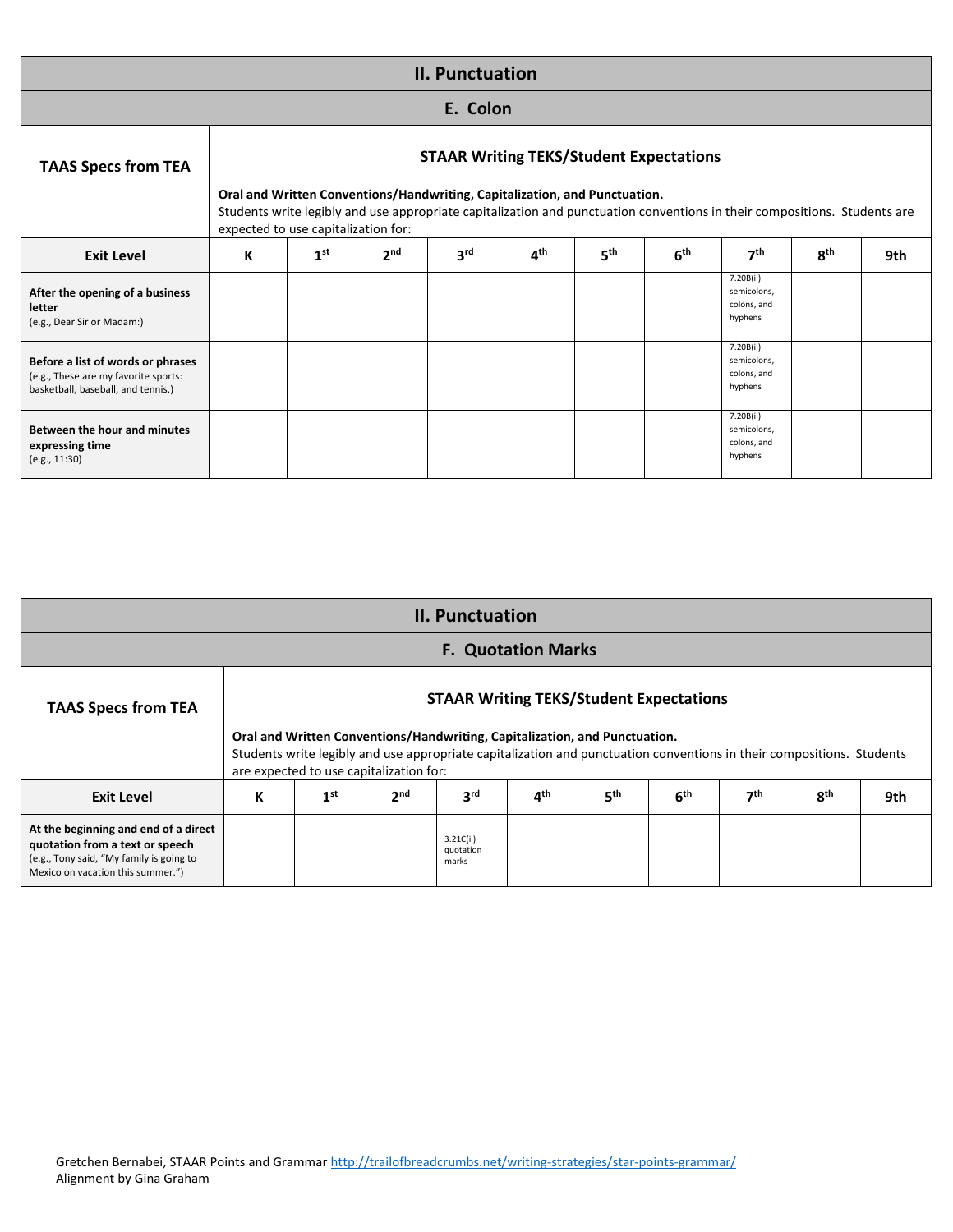|                                                                                                                                                                                                                                                                                                                                        |   |                                           |                 | III. Usage                                                                                                                                                                                                                                                                                                                                                                 |                          |                 |                 |                                                                                                                                                                                                                                                        |                 |     |
|----------------------------------------------------------------------------------------------------------------------------------------------------------------------------------------------------------------------------------------------------------------------------------------------------------------------------------------|---|-------------------------------------------|-----------------|----------------------------------------------------------------------------------------------------------------------------------------------------------------------------------------------------------------------------------------------------------------------------------------------------------------------------------------------------------------------------|--------------------------|-----------------|-----------------|--------------------------------------------------------------------------------------------------------------------------------------------------------------------------------------------------------------------------------------------------------|-----------------|-----|
|                                                                                                                                                                                                                                                                                                                                        |   |                                           |                 |                                                                                                                                                                                                                                                                                                                                                                            | A. Agreement             |                 |                 |                                                                                                                                                                                                                                                        |                 |     |
| <b>TAAS Specs from TEA</b>                                                                                                                                                                                                                                                                                                             |   | Oral and Written Conventions/Conventions. |                 | <b>STAAR Writing TEKS/Student Expectations</b><br>Students understand the function of and use the conventions of academic language when speaking and writing.<br>Students will continue to apply earlier standards with greater complexity. Students are expected to understand and use<br>the following parts of speech in the context of reading, writing, and speaking: |                          |                 |                 |                                                                                                                                                                                                                                                        |                 |     |
| <b>Exit Level</b>                                                                                                                                                                                                                                                                                                                      | К | 1 <sup>st</sup>                           | 2 <sub>nd</sub> | 3 <sup>rd</sup>                                                                                                                                                                                                                                                                                                                                                            | $\mathbf{A}^{\text{th}}$ | 5 <sup>th</sup> | 6 <sup>th</sup> | 7 <sup>th</sup>                                                                                                                                                                                                                                        | 8 <sup>th</sup> | 9th |
| Subject-verb agreement<br>(Simple subjects, compound subjects,<br>subjects separated from the verb by an<br>intervening phrase, and indefinite<br>pronoun subjects must agree with the<br>verb in person and number. Example of<br>error: One of my brothers are going to<br>camp. Correction: On of my brothers is<br>going to camp.) |   |                                           |                 | 3.22C use<br>complete<br>simple and<br>compound<br>sentences with<br>correct subject-<br>verb<br>agreement                                                                                                                                                                                                                                                                 |                          |                 |                 |                                                                                                                                                                                                                                                        |                 |     |
| Pronoun-antecedent agreement<br>(Pronouns must agree with their<br>antecedents in person and number.<br>Example of error: Each of the boys<br>showed the teacher what they had<br>written. Correction: Each of the boys<br>showed the teacher what he had<br>written.)                                                                 |   |                                           |                 |                                                                                                                                                                                                                                                                                                                                                                            |                          |                 |                 | 7.19C use a<br>variety of<br>complete<br>sentences<br>(e.g., simple,<br>compound,<br>complex) that<br>include<br>properly<br>placed<br>modifiers,<br>correctly<br>identified<br>antecedents.<br>parallel<br>structures,<br>and<br>consistent<br>tenses |                 |     |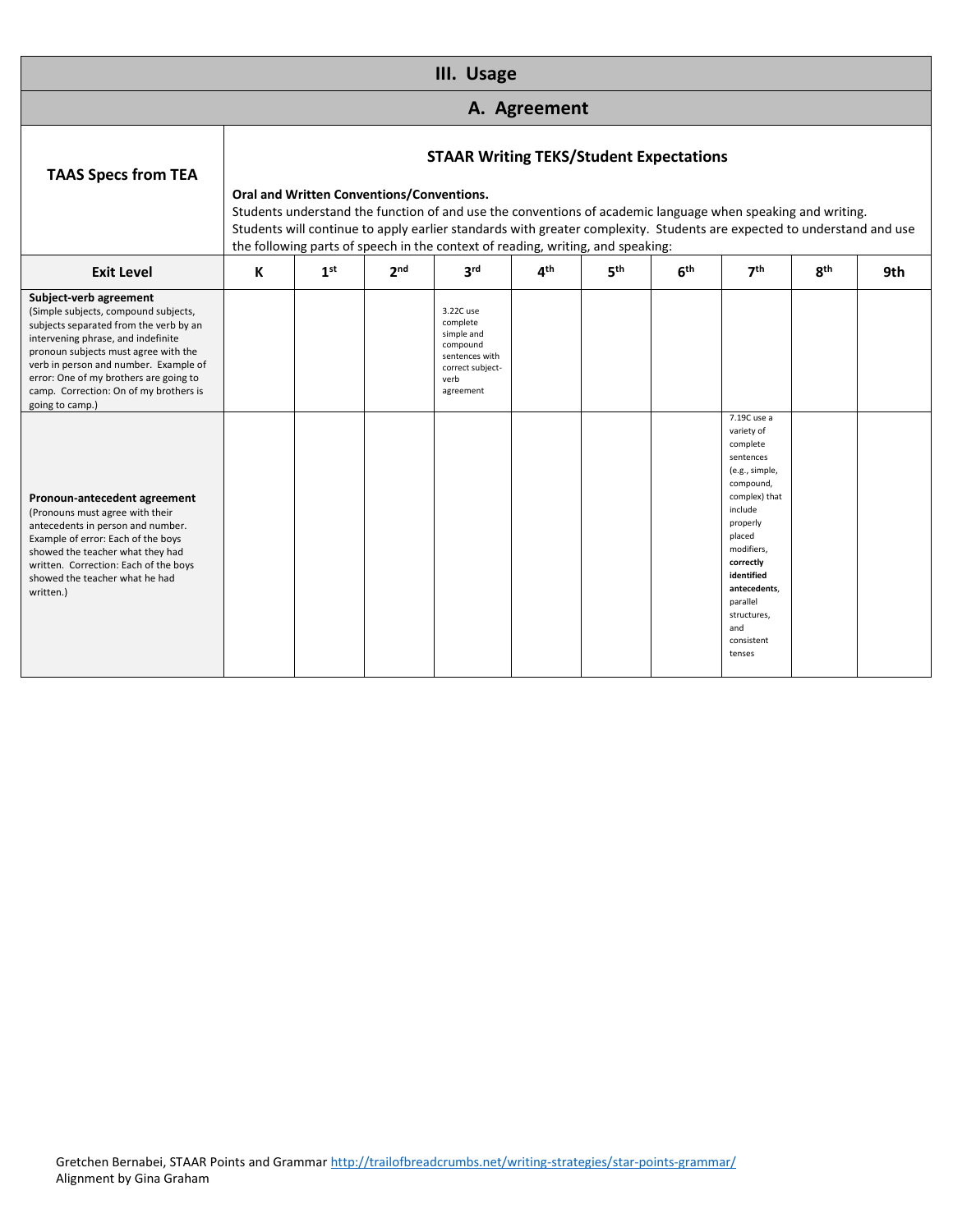|                                                                                                                                                                                                   |                                                                                                                                                                                                                                                                                                                                                                                                                                                                                                                                                                                                      |  | III. Usage |                                        |  |  |                                                                                                                                                                                                                                                     |  |  |  |  |  |  |
|---------------------------------------------------------------------------------------------------------------------------------------------------------------------------------------------------|------------------------------------------------------------------------------------------------------------------------------------------------------------------------------------------------------------------------------------------------------------------------------------------------------------------------------------------------------------------------------------------------------------------------------------------------------------------------------------------------------------------------------------------------------------------------------------------------------|--|------------|----------------------------------------|--|--|-----------------------------------------------------------------------------------------------------------------------------------------------------------------------------------------------------------------------------------------------------|--|--|--|--|--|--|
|                                                                                                                                                                                                   |                                                                                                                                                                                                                                                                                                                                                                                                                                                                                                                                                                                                      |  |            | <b>B.</b> Verbs                        |  |  |                                                                                                                                                                                                                                                     |  |  |  |  |  |  |
| <b>TAAS Specs from TEA</b>                                                                                                                                                                        | <b>STAAR Writing TEKS/Student Expectations</b><br>Oral and Written Conventions/Conventions.<br>Students understand the function of and use the conventions of academic language when speaking and writing. Students will<br>continue to apply earlier standards with greater complexity. Students are expected to understand and use the following parts<br>of speech in the context of reading, writing, and speaking:<br>3 <sup>rd</sup><br>5 <sup>th</sup><br>1 <sup>st</sup><br>2 <sub>nd</sub><br>$\mathbf{A}^{\text{th}}$<br>6 <sup>th</sup><br>7 <sup>th</sup><br>8 <sup>th</sup><br>9th<br>К |  |            |                                        |  |  |                                                                                                                                                                                                                                                     |  |  |  |  |  |  |
| <b>Exit Level</b>                                                                                                                                                                                 |                                                                                                                                                                                                                                                                                                                                                                                                                                                                                                                                                                                                      |  |            |                                        |  |  |                                                                                                                                                                                                                                                     |  |  |  |  |  |  |
| <b>Appropriate tense</b><br>(Example of error: Vietnam War<br>ends in April 1975. Correction: The<br>Vietnam war ended in April 1975.)                                                            | 1.20A(i) verbs<br>(past, present,<br>and future)                                                                                                                                                                                                                                                                                                                                                                                                                                                                                                                                                     |  |            |                                        |  |  |                                                                                                                                                                                                                                                     |  |  |  |  |  |  |
| Correct form of tense of<br>irregular verbs<br>(Example of error: I have wrote<br>you many letters this year.<br>Correction: I have written you<br>many letters this year.)                       |                                                                                                                                                                                                                                                                                                                                                                                                                                                                                                                                                                                                      |  |            | 4.20A(i) verbs<br>(irregular<br>verbs) |  |  |                                                                                                                                                                                                                                                     |  |  |  |  |  |  |
| <b>Shifts in tense</b><br>(Example of error: Because Aaron<br>studied for the test, he receives a<br>good grade. Correction: Because<br>Aaron studied for the test, he<br>received a good grade.) |                                                                                                                                                                                                                                                                                                                                                                                                                                                                                                                                                                                                      |  |            |                                        |  |  | 7.19C use a<br>variety of<br>complete<br>sentences<br>(e.g., simple,<br>compound,<br>complex) that<br>include<br>properly<br>placed<br>modifiers,<br>correctly<br>identified<br>antecedents.<br>parallel<br>structures,<br>and consistent<br>tenses |  |  |  |  |  |  |

|                                                                                                                                                                                                                                      |                                        |                 |                                                                                                                                                                                                                                                                                                                                                                       | III. Usage      |                 |                 |                                                |                 |          |     |
|--------------------------------------------------------------------------------------------------------------------------------------------------------------------------------------------------------------------------------------|----------------------------------------|-----------------|-----------------------------------------------------------------------------------------------------------------------------------------------------------------------------------------------------------------------------------------------------------------------------------------------------------------------------------------------------------------------|-----------------|-----------------|-----------------|------------------------------------------------|-----------------|----------|-----|
|                                                                                                                                                                                                                                      |                                        |                 |                                                                                                                                                                                                                                                                                                                                                                       |                 | C. Pronouns     |                 |                                                |                 |          |     |
| <b>TAAS Specs from TEA</b>                                                                                                                                                                                                           |                                        |                 |                                                                                                                                                                                                                                                                                                                                                                       |                 |                 |                 | <b>STAAR Writing TEKS/Student Expectations</b> |                 |          |     |
|                                                                                                                                                                                                                                      |                                        |                 | Oral and Written Conventions/Conventions.<br>Students understand the function of and use the conventions of academic language when speaking and writing. Students<br>will continue to apply earlier standards with greater complexity. Students are expected to understand and use the following<br>parts of speech in the context of reading, writing, and speaking: |                 |                 |                 |                                                |                 |          |     |
| <b>Exit Level</b>                                                                                                                                                                                                                    | К                                      | 1 <sup>st</sup> | 2 <sub>nd</sub>                                                                                                                                                                                                                                                                                                                                                       | 3 <sup>rd</sup> | $4^{\text{th}}$ | 5 <sup>th</sup> | 6 <sup>th</sup>                                | 7 <sup>th</sup> | $R^{th}$ | 9th |
| <b>Subject pronouns</b><br>(A subject pronoun must be used for<br>the subject of a sentence or clause.<br>Example of error: Neither Rosa nor<br>her won the prize. Correction:<br>Neither Rosa nor she won the prize.)               |                                        |                 | 2.21A(vi)<br>pronouns<br>(e.g., he, him)                                                                                                                                                                                                                                                                                                                              |                 |                 |                 |                                                |                 |          |     |
| <b>Object pronouns</b><br>(An object pronoun must be used for<br>the object of a verb or preposition.<br>Example of error: My mother met<br>my sister and I for dinner.<br>Correction: My mother met my sister<br>and me for dinner. | K.16A(iv)<br>pronouns<br>(e.g., I, me) |                 |                                                                                                                                                                                                                                                                                                                                                                       |                 |                 |                 |                                                |                 |          |     |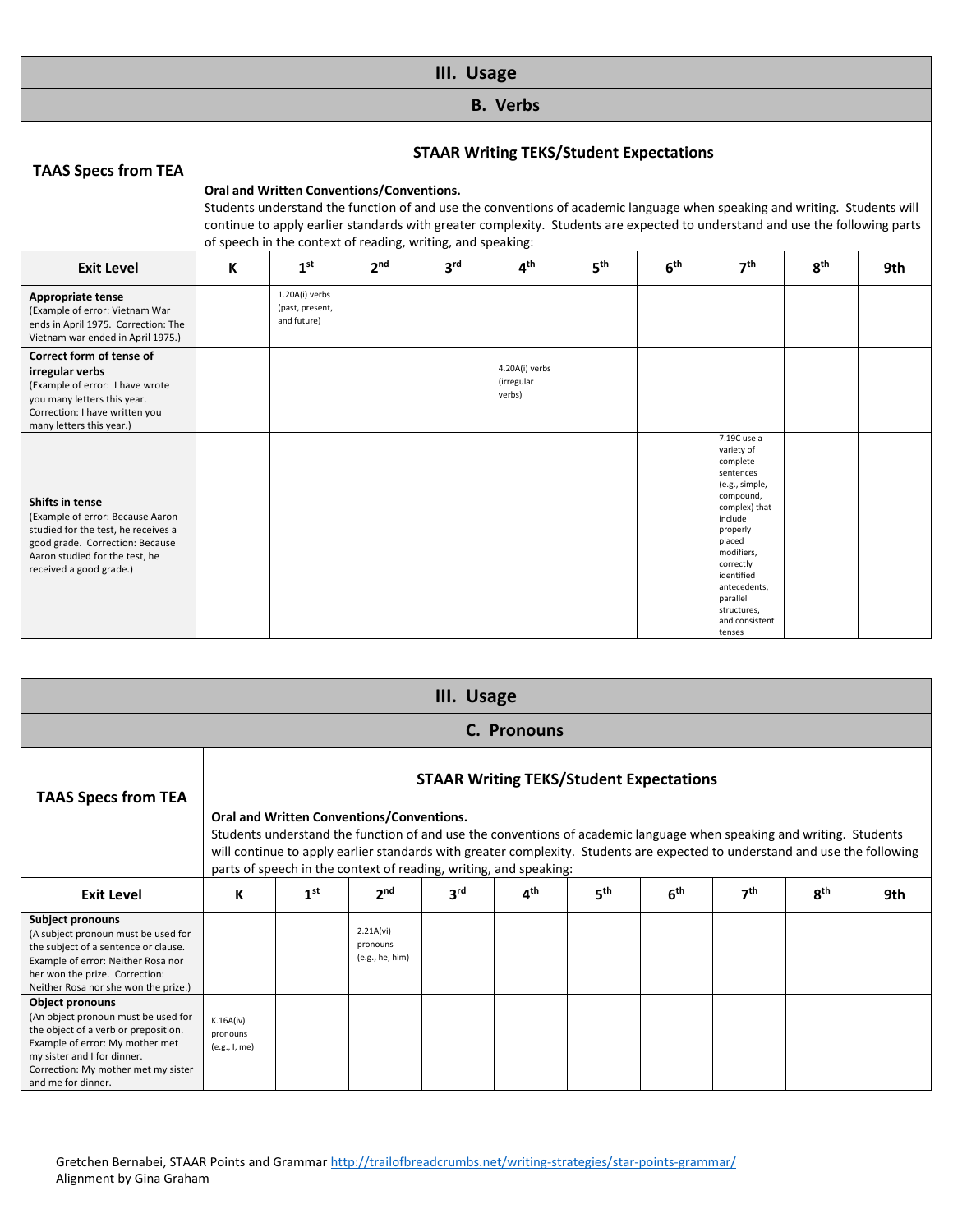|                                                                                                                                                                                                                                                                                  | III. Usage |                                           |                 |                                                                     |                     |                                                |                 |                 |                                                                                                                                                                                                                                                           |     |  |  |  |
|----------------------------------------------------------------------------------------------------------------------------------------------------------------------------------------------------------------------------------------------------------------------------------|------------|-------------------------------------------|-----------------|---------------------------------------------------------------------|---------------------|------------------------------------------------|-----------------|-----------------|-----------------------------------------------------------------------------------------------------------------------------------------------------------------------------------------------------------------------------------------------------------|-----|--|--|--|
|                                                                                                                                                                                                                                                                                  |            |                                           |                 |                                                                     | C. Pronouns (cont.) |                                                |                 |                 |                                                                                                                                                                                                                                                           |     |  |  |  |
| <b>TAAS Specs from TEA</b>                                                                                                                                                                                                                                                       |            | Oral and Written Conventions/Conventions. |                 | of speech in the context of reading, writing, and speaking:         |                     | <b>STAAR Writing TEKS/Student Expectations</b> |                 |                 | Students understand the function of and use the conventions of academic language when speaking and writing. Students will<br>continue to apply earlier standards with greater complexity. Students are expected to understand and use the following parts |     |  |  |  |
| <b>Exit Level</b>                                                                                                                                                                                                                                                                | К          | 1 <sup>st</sup>                           | 2 <sup>nd</sup> | 3 <sup>rd</sup>                                                     | 4 <sup>th</sup>     | 5 <sup>th</sup>                                | 6 <sup>th</sup> | 7 <sup>th</sup> | 8 <sup>th</sup>                                                                                                                                                                                                                                           | 9th |  |  |  |
| <b>Possessive pronouns</b><br>(A possessive pronoun must be<br>used to show possession and<br>must be formed correctly.<br>Example of error: Them's hobbies<br>include basketball and computer<br>games. Correction: Their hobbies<br>include basketball and computer<br>games.) |            |                                           |                 | 3.22A(vi)<br>possessive<br>pronouns (e.g.,<br>his, hers.<br>theirs) |                     |                                                |                 |                 |                                                                                                                                                                                                                                                           |     |  |  |  |

| III. Usage                                                                                                                                                                                                            |                                                                                                                                                                                                                                                                                                                                                                                                                         |                 |                                                                                                                                                                                                     |                 |                                                                                                                                                                                                          |                 |                 |                 |                 |     |  |
|-----------------------------------------------------------------------------------------------------------------------------------------------------------------------------------------------------------------------|-------------------------------------------------------------------------------------------------------------------------------------------------------------------------------------------------------------------------------------------------------------------------------------------------------------------------------------------------------------------------------------------------------------------------|-----------------|-----------------------------------------------------------------------------------------------------------------------------------------------------------------------------------------------------|-----------------|----------------------------------------------------------------------------------------------------------------------------------------------------------------------------------------------------------|-----------------|-----------------|-----------------|-----------------|-----|--|
| D. Adjectives/Adverbs                                                                                                                                                                                                 |                                                                                                                                                                                                                                                                                                                                                                                                                         |                 |                                                                                                                                                                                                     |                 |                                                                                                                                                                                                          |                 |                 |                 |                 |     |  |
| <b>TAAS Specs from TEA</b>                                                                                                                                                                                            | <b>STAAR Writing TEKS/Student Expectations</b><br>Oral and Written Conventions/Conventions.<br>Students understand the function of and use the conventions of academic language when speaking and writing. Students will<br>continue to apply earlier standards with greater complexity. Students are expected to understand and use the following parts<br>of speech in the context of reading, writing, and speaking: |                 |                                                                                                                                                                                                     |                 |                                                                                                                                                                                                          |                 |                 |                 |                 |     |  |
| <b>Exit Level</b>                                                                                                                                                                                                     | ĸ                                                                                                                                                                                                                                                                                                                                                                                                                       | 1 <sup>st</sup> | 2 <sup>nd</sup>                                                                                                                                                                                     | 3 <sup>rd</sup> | 4 <sup>th</sup>                                                                                                                                                                                          | 5 <sup>th</sup> | 6 <sup>th</sup> | 7 <sup>th</sup> | 8 <sup>th</sup> | 9th |  |
| <b>Comparative &amp; superlatives</b><br>forms<br>(Examples of errors: beautifuller,<br>beautifullest. Corrections: more<br>beautiful, most beautiful)                                                                |                                                                                                                                                                                                                                                                                                                                                                                                                         |                 |                                                                                                                                                                                                     |                 | 4.40A(iii)<br>adjectives<br>(e.g.,<br>descriptive,<br>including<br>purpose:<br>sleeping bag,<br>frying pan) and<br>the<br>comparative<br>and<br>superlative<br>forms (e.g.,<br>fast, faster,<br>fastest) |                 |                 |                 |                 |     |  |
| <b>Usage</b><br>(Adjectives must be used to<br>modify nouns or pronouns, and<br>adverbs just be used to modify<br>verbs, adjectives, or other<br>adverbs. Example of error: Talk<br>quiet. Correction: Talk quietly.) |                                                                                                                                                                                                                                                                                                                                                                                                                         |                 | 2.21A(iii)<br>adjectives<br>(e.g.,<br>descriptive:<br>old,<br>wonderful;<br>articles: a, an,<br>the)<br>2.21A(iv)<br>adverbs (e.g.,<br>time: before,<br>next; manner:<br>carefully,<br>beautifully) |                 |                                                                                                                                                                                                          |                 |                 |                 |                 |     |  |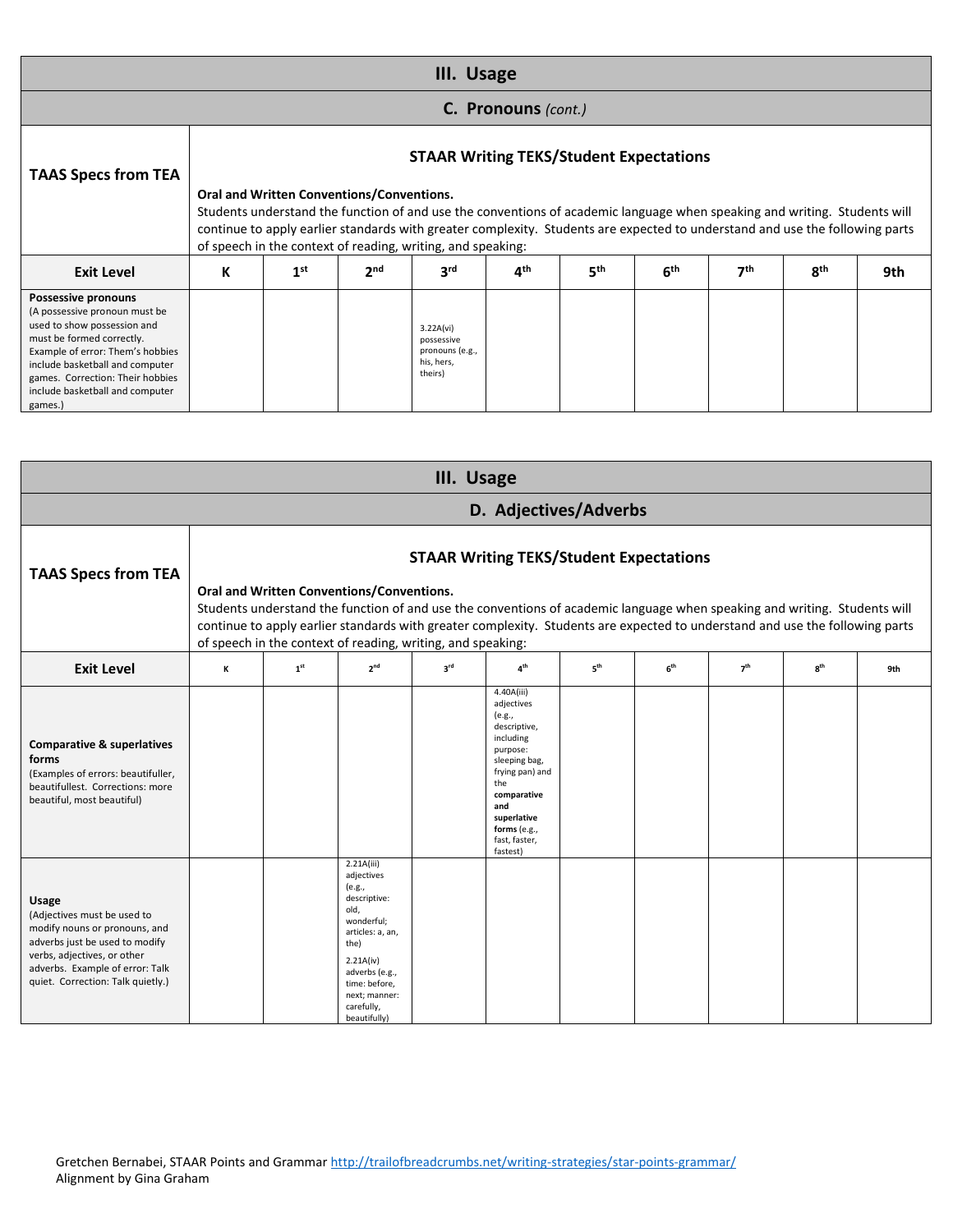| III. Usage                                                                                                                                                                                                                                                                                                                                                              |                                                                                                                                                                                                                                                                                                                                                                                                                                |                 |                 |                                                                                                           |                                                                                                           |                                                                                                           |                                                                                                           |                                                                                                                                                                                                                                                     |                                                                                                                                                                                                                                                     |                                                                                                                               |
|-------------------------------------------------------------------------------------------------------------------------------------------------------------------------------------------------------------------------------------------------------------------------------------------------------------------------------------------------------------------------|--------------------------------------------------------------------------------------------------------------------------------------------------------------------------------------------------------------------------------------------------------------------------------------------------------------------------------------------------------------------------------------------------------------------------------|-----------------|-----------------|-----------------------------------------------------------------------------------------------------------|-----------------------------------------------------------------------------------------------------------|-----------------------------------------------------------------------------------------------------------|-----------------------------------------------------------------------------------------------------------|-----------------------------------------------------------------------------------------------------------------------------------------------------------------------------------------------------------------------------------------------------|-----------------------------------------------------------------------------------------------------------------------------------------------------------------------------------------------------------------------------------------------------|-------------------------------------------------------------------------------------------------------------------------------|
| D. Adjectives/Adverbs (cont.)                                                                                                                                                                                                                                                                                                                                           |                                                                                                                                                                                                                                                                                                                                                                                                                                |                 |                 |                                                                                                           |                                                                                                           |                                                                                                           |                                                                                                           |                                                                                                                                                                                                                                                     |                                                                                                                                                                                                                                                     |                                                                                                                               |
| <b>TAAS Specs from TEA</b>                                                                                                                                                                                                                                                                                                                                              | <b>STAAR Writing TEKS/Student Expectations</b><br><b>Oral and Written Conventions/Conventions.</b><br>Students understand the function of and use the conventions of academic language when speaking and writing. Students will<br>continue to apply earlier standards with greater complexity. Students are expected to understand and use the following parts<br>of speech in the context of reading, writing, and speaking: |                 |                 |                                                                                                           |                                                                                                           |                                                                                                           |                                                                                                           |                                                                                                                                                                                                                                                     |                                                                                                                                                                                                                                                     |                                                                                                                               |
| <b>Exit Level</b>                                                                                                                                                                                                                                                                                                                                                       | К                                                                                                                                                                                                                                                                                                                                                                                                                              | 1 <sup>st</sup> | 2 <sup>nd</sup> | $3^{\text{rd}}$                                                                                           | 4 <sup>th</sup>                                                                                           | 5 <sup>th</sup>                                                                                           | f <sub>th</sub>                                                                                           | 7 <sup>th</sup>                                                                                                                                                                                                                                     | $R^{th}$                                                                                                                                                                                                                                            | 9th                                                                                                                           |
| <b>Double negatives</b><br>(Only one negative word should<br>be used to negate a single<br>thought in a sentence. Example<br>of error: We can't hardly wait for<br>vacation to start. Correction: We<br>can hardly wait for vacation to<br>start.)<br>There is not a specific TEKS/SE<br>addressing double negative. This is<br>most likely taught in conjunction with: |                                                                                                                                                                                                                                                                                                                                                                                                                                |                 |                 | 3.22C use<br>complete<br>simple and<br>compound<br>sentences with<br>correct<br>subject-verb<br>agreement | 4.20C use<br>complete<br>simple and<br>compound<br>sentences with<br>correct<br>subject-verb<br>agreement | 5.20C use<br>complete<br>simple and<br>compound<br>sentences with<br>correct<br>subject-verb<br>agreement | 6.20C use<br>complete<br>simple and<br>compound<br>sentences with<br>correct<br>subject-verb<br>agreement | 7.19C use a<br>variety of<br>complete<br>sentences<br>(e.g., simple,<br>compound,<br>complex) that<br>include<br>properly<br>placed<br>modifiers.<br>correctly<br>identified<br>antecedents.<br>parallel<br>structures, and<br>consistent<br>tenses | 8.19C use a<br>variety of<br>complete<br>sentences<br>(e.g., simple,<br>compound,<br>complex) that<br>include<br>properly<br>placed<br>modifiers.<br>correctly<br>identified<br>antecedents.<br>parallel<br>structures, and<br>consistent<br>tenses | 9.17C use a<br>variety of<br>correctly<br>structured<br>sentences<br>(e.g.,<br>compound,<br>complex,<br>compound-<br>complex) |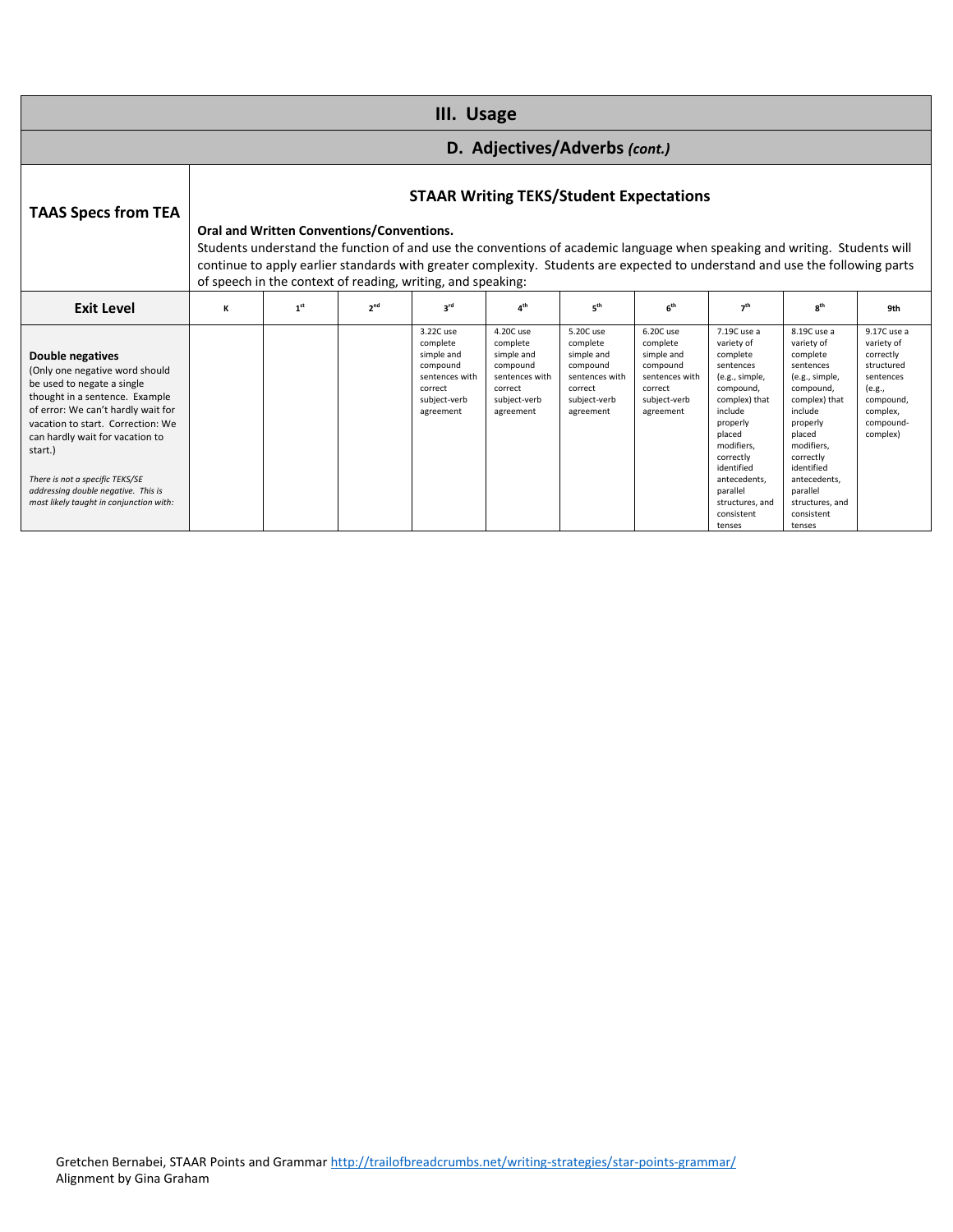# **APPENDIX Capitalization, Punctuation, and Usage Content Exit level**

### **I. CAPITALIZATION**

- A. Title used with the last name of s person (e.g., Congressman Alvarez)
- B. Letter opening (e.g., Dear Superintendent Mills:)
- C. First word in a letter dosing (e.g., Yours truly.)
- D. Appropriate words in the title of a written work (e.g., "Stopping by Woods on a Snowy Evening")
- E. Proper nouns (e.g., North Carolina, Vietnam War, Benton College)
- F. Proper adjectives (e.g., Mexican restaurant)
- G. First word in a direct quotation (e.g., "The meeting has been cancelled," he said.)

## **II. PUNCTUATION**

- A. End punctuation
	- 1. Period
		- a. At the end of a declarative sentence (e.g., The Earth revolves around the sun.)
		- b. At the end of an imperative sentence (e.g., Please open the window.)
		- c. At the end of an abbreviation (e.g., U.S. for United States)
	- 2. Question mark at the end of a direct question (e.g., Did you know that mountains climbing can be dangerous?)
	- 3. Exclamation mark at the end of an exclamatory sentence (e.g., How beautiful the sunset is!)
- B. Commas
	- 1. In a series of words, phrases, or clauses\* (e,g., I looked for my book on the desk, under the bed, and in the closet.)
	- 2. Between independent clauses joined by a coordinating conjunction (e.g., Austin is the capital of Texas, and Sacramento is the capital of California.)
	- 3. To separate coordinate adjectives (e.g., It was a dark, cold December day.)
	- 4. To set off nonessential clauses and phrases (e.g., Armando Lopez, who is my neighbor, has been elected mayor of the city.)
	- 5. To set off nonrestrictive appositives and parenthetical expressions (e.g., This year we will read a novel by Ernest Hemingway, a famous American writer.)
	- 6. After the opening of a friendly letter (e.g., Dear Andrea,)
	- 7. After the closing of a letter (e.g., Sincerely yours,)
	- 8. Between the day and year in a date (e.g., February 14,1939)
	- 9. Between city and state (e.g., Chicago, Illinois)
	- 10. Before a direct quotation (e.g., The referee asked, "Are both teams ready to play?")

\* The use of the comma before the word "and" in & series will not be tested.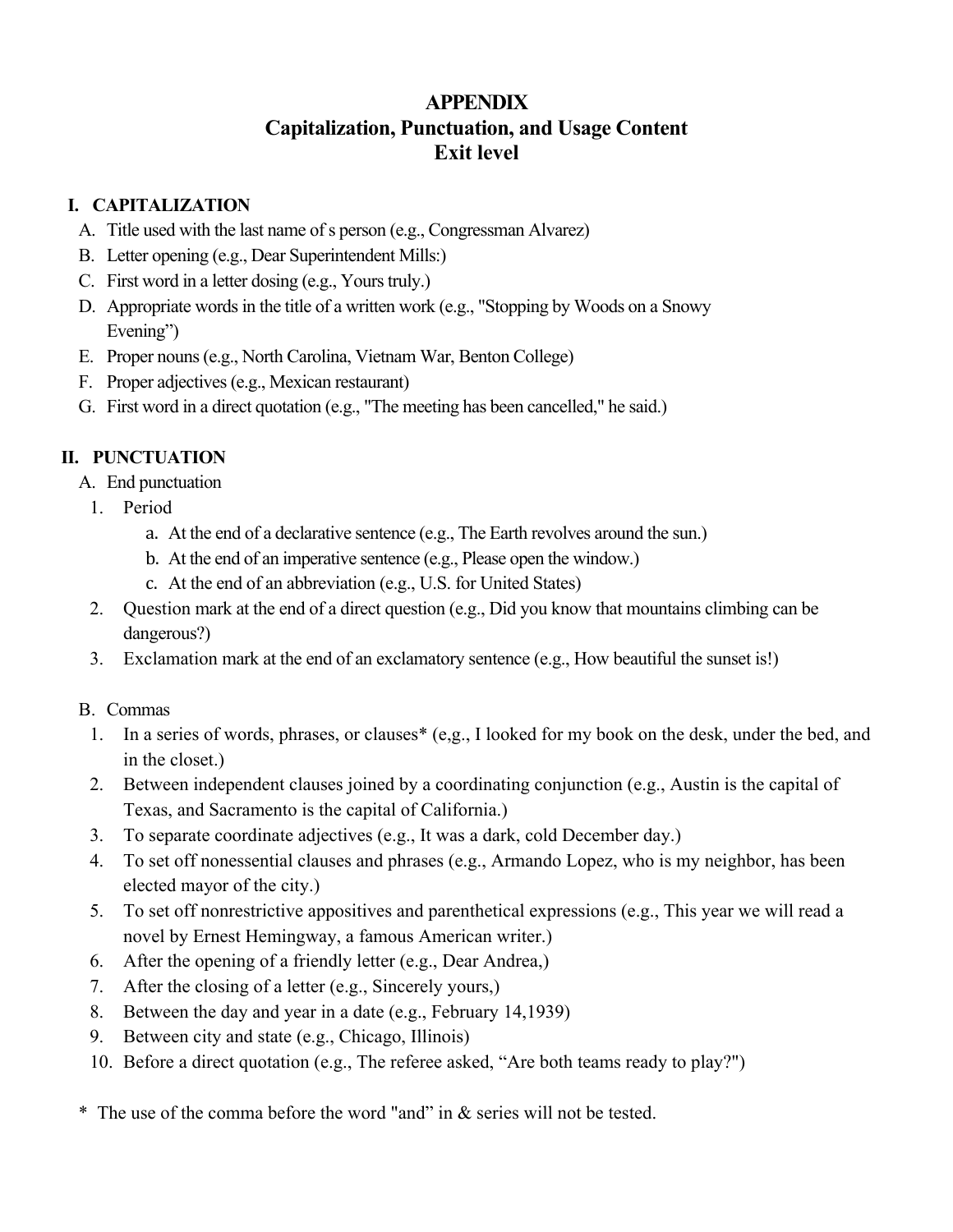- 11. To set off a name in direct address (e.g., I am sure, Mr. Sanders, that I will finish this history assignment on time.)
- 12. After an introductory word (e.g., Yes, I agree with that opinion.)
- 13. After a series of introductory prepositional phrases (e.g., In the middle of the afternoon, it began to rain.)
- 14. After an introductory participial phrase (e.g., Traveling by airplane, we reached New York in four hours.)
- 15. After an introductory dependent clause (e.g., After Joe graduates from high school, he will join the Air Force.)
- C. Semicolon
	- 1. To separate independent clauses not joined by a coordinating conjunction (e.g., Martina works at a local store every day after school; she is saving money for college.)
- D. Apostrophe
	- 1. In possessives (e.g., Eric's homework, the students' lockers)
	- 2. In contractions (e.g., you'll)
- E. Colon
	- 1. After the opening of a business letter (e.g., Dear Sir or Madam:)
	- 2. Before a list of words or phrases (e.g., These are my favorite sports: basketball, baseball, and tennis.)
	- 3. Between the hour and minutes expressing the time (e.g., 11:30)
- F. Quotation Marks
	- 1. At the beginning and end of a direct quotation from a text or speech (e.g., Tony said, "My family is going to Mexico on vacation this summer.")

### **III. USAGE**

- A. Agreement
	- 1. Subject-verb agreement (Simple subjects, compound subjects, subjects separated from the verb by an Example of error: One of my brothers are going to camp. Correction: One of my brothers is going to camp.)
	- 2. Pronoun-antecedent agreement (Pronouns must agree with their antecedents in person and number. Example of error: Each of the boys showed the teacher what they had written. Correction: Each of the boys showed the teacher what he had written.)

#### B. Verbs

- 1. Appropriate tense (Example of error. The Vietnam War ends in April 1975. Correction: The Vietnam War ended in April 1975.)
- 2. Correct form of tense of irregular verbs (Example of error: I have wrote you many letters this year. Correction: I have written you many letters this year.)
- 3. Shifts in tense (Example of error: Because Aaron studied for the test, he received a good grade. Correction: Because Aaron studied for the test, he received a good grade.)